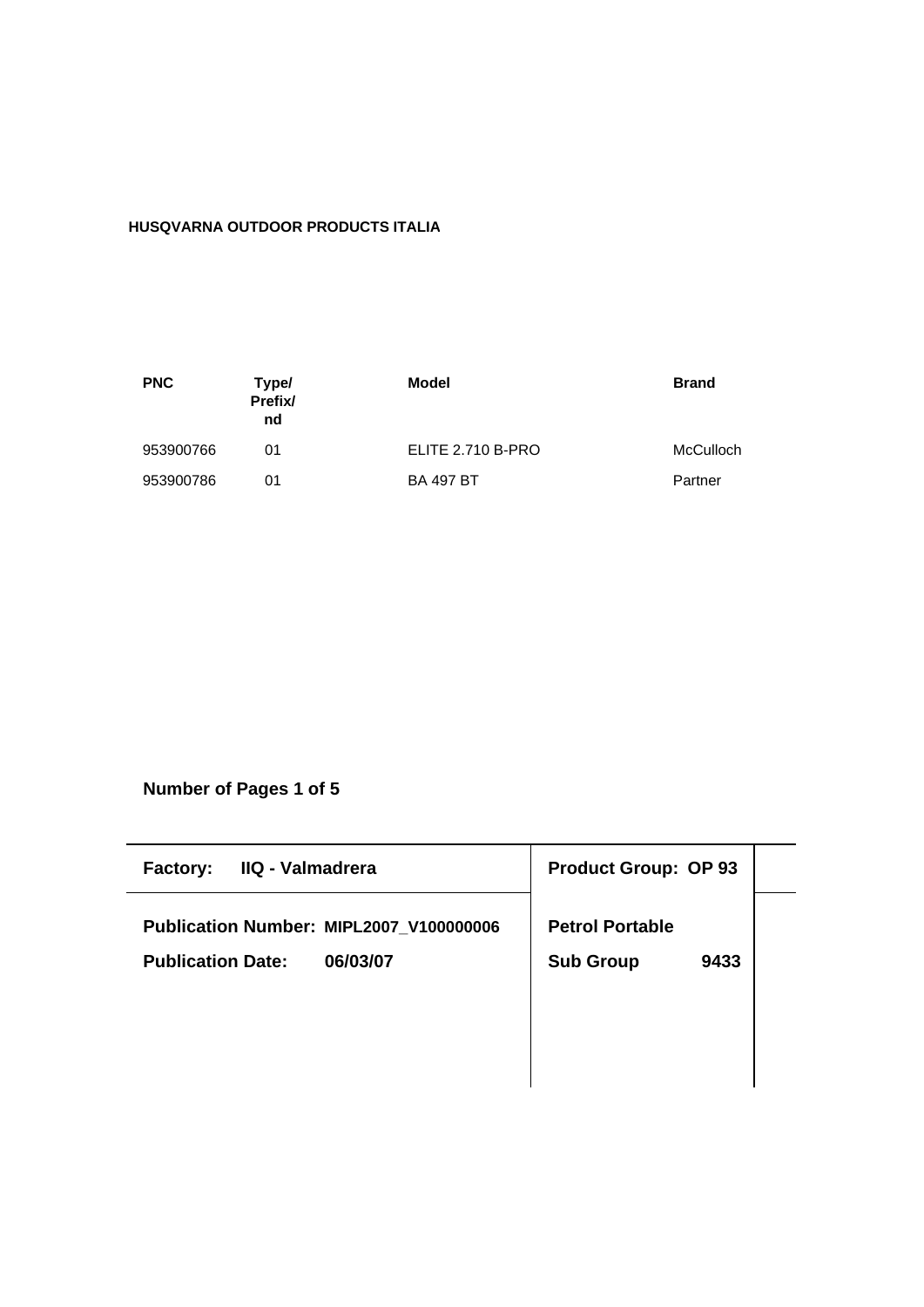# HUSQVARNA OUTDOOR PRODUCTS ITALIA **Publication No: MIPL2007\_V100000006** Page: 2 of 5

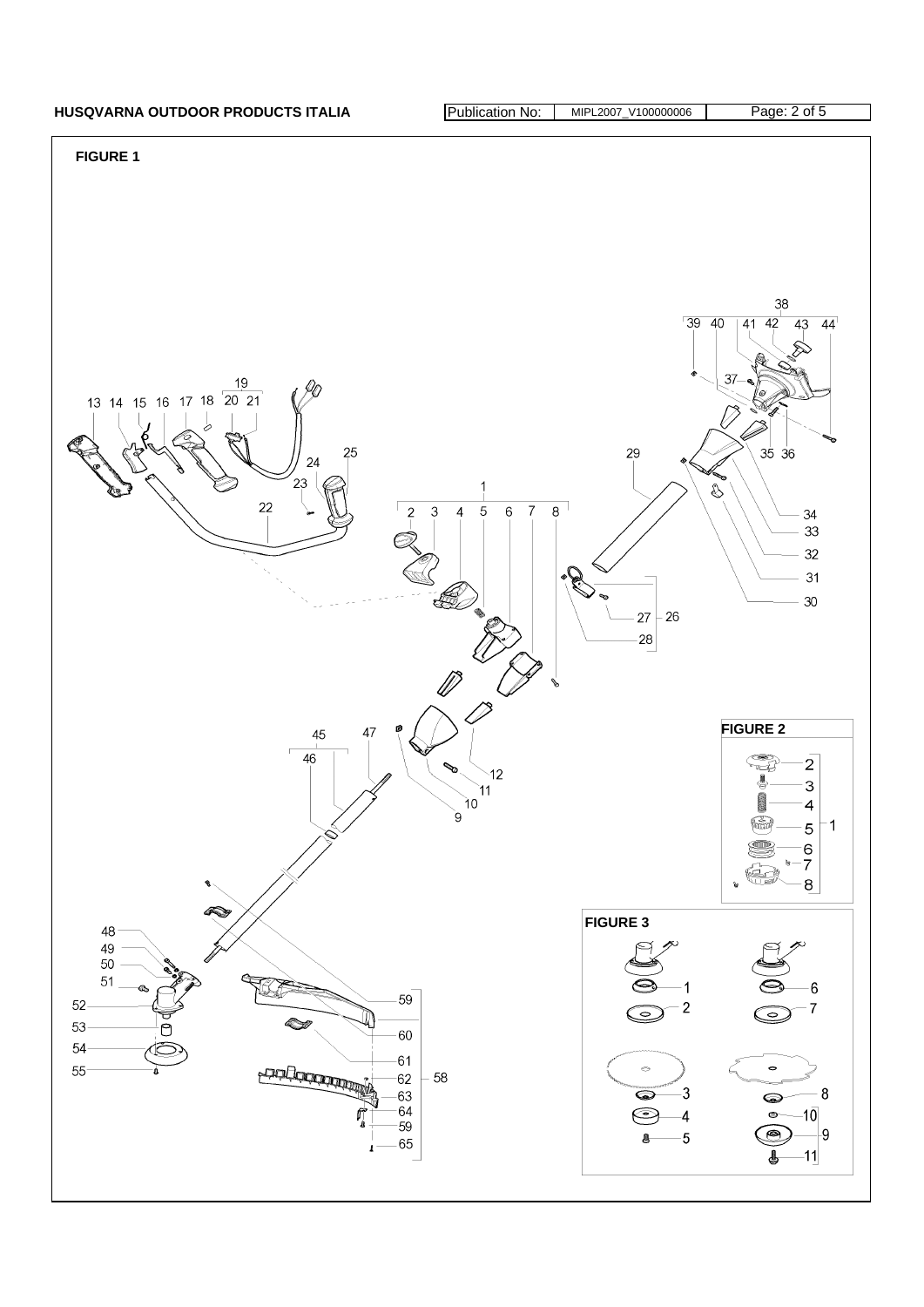## **HUSQVARNA OUTDOOR PRODUCTS ITALIA** Public

| Item                 | <b>P/N McC</b> | P/N ELX         |                | Qty DESCRIPTION             |   | Item                    |           | P/N McC   | <b>P/N ELX</b>  |                         | Qty DESCRIPTION                          |
|----------------------|----------------|-----------------|----------------|-----------------------------|---|-------------------------|-----------|-----------|-----------------|-------------------------|------------------------------------------|
|                      |                |                 |                |                             |   |                         |           |           |                 |                         |                                          |
|                      |                | <b>FIGURE 1</b> |                |                             |   | 49                      |           | 236381    | 538236381       | 1                       | screw m5x10                              |
| 1                    | 243066         | 538243066       | $\mathbf{1}$   | clamp ass'y                 |   | 50                      |           | 236529    | 538236529       | 3                       | grower                                   |
| 2<br>٠               | 242917         | 538242917       | $\mathbf{1}$   | knob                        |   | 51                      |           | 240151    | 538240151       | 1                       | screw M8x10                              |
| 3<br>۰               | 242898         | 538242898       | 1              | handle clamp (upper half)   |   | 52                      |           | 240824    | 538240824       | 1                       | qear box ass'y                           |
| 4<br>٠               | 242897         | 538242897       | 1              | handle clamp (lower half)   |   | 53                      |           | 247272    | 538247272       | 1                       | spacer                                   |
| 5<br>۰               | 242901         | 538242901       | 1              | spring                      |   | 54                      |           | 240767    | 538240767       | 1                       | flange guard                             |
| 6<br>٠               | 243123         | 538243123       | 1              | shaft clamp (upper half)    |   | 55                      |           | 240688    | 538240688       | 3                       | screw+washer                             |
| 7<br>٠               | 242199         | 538242199       | $\mathbf 1$    | shaft clamp (lower half)    |   | 56                      |           | 242410    | 538242410       | 1                       | flange                                   |
| 8<br>٠               | 235803         | 538235803       | $\overline{4}$ | screw m5x25                 |   | 57                      |           | 241155    | 538241155       | 1                       |                                          |
| 9                    | 236642         | 538236642       | $\mathbf{1}$   | nut m6                      | А | 58                      |           | 248960    | 538248960       | 1                       | string head shield<br>safety quard ass'y |
| 10                   | 242202         |                 |                |                             |   | 59                      | $\bullet$ | 227563    |                 |                         | screw M5x18                              |
| 11                   |                | 538242202       | 1<br>1         | clamp<br>screw 6x25         |   | 60                      | $\bullet$ | 242636    | 538227563       | 4<br>$\mathbf 1$        |                                          |
|                      | 235910         | 538235910       |                |                             |   |                         |           |           | 538242636       |                         | clamp (upper half)                       |
| 12                   | 242196         | 538242196       | $\overline{2}$ | antivibration               |   | 61                      | $\bullet$ | 242752    | 538242752       | $\mathbf{1}$            | clamp (lower half)                       |
| 13                   | 242533         | 538242533       | 1              | right handle (right half)   |   | 62                      | $\bullet$ | 229208    | 538229208       | 2                       | nut m5                                   |
| 14                   | 242537         | 538242537       | $\mathbf 1$    | throttle trigger            |   | 63                      | $\bullet$ | 242630    | 538242630       | 1                       | string head guard extension              |
| 15                   | 242540         | 538242540       | 1              | spring                      |   | 64                      | $\bullet$ | 241973    | 538241973       | $\mathbf{1}$            | line cutter                              |
| 16                   | 242538         | 538242538       | 1              | safety trigger              |   | 65                      | $\bullet$ | 240862    | 538240862       | 1                       | screw 4x18 - self threading              |
| 17                   | 242534         | 538242534       | 1              | right handle (left half)    |   |                         |           |           |                 |                         |                                          |
| 18                   | 242648         | 538242648       | $\mathbf{1}$   | cap                         |   |                         |           |           |                 |                         |                                          |
| С<br>-19             | 242607         | 538242607       | $\mathbf 1$    | wires ass'y                 |   |                         |           |           |                 |                         |                                          |
| 20<br>C<br>$\bullet$ | 242439         | 538242439       | $\mathbf{1}$   | switch                      |   |                         |           |           | <b>FIGURE 2</b> |                         |                                          |
| C<br>21<br>$\bullet$ | 243061         | 538243061       | 1              | throttle cable              |   | A 1                     |           | 531025002 | 531025002       | $\mathbf{1}$            | P 35 trimmer head                        |
| 22                   | 249249         | 538249249       | $\mathbf 1$    | handle bar                  |   | 2                       | $\bullet$ | 537421501 | 537421501       | 1                       | body                                     |
| 23                   | 240862         | 538240862       | 5              | screw 4x18 - self threading |   | 3                       | $\bullet$ | 537427901 | 537427901       | 1                       | adapter P35                              |
| 24                   | 242535         | 538242535       | 1              | left handle (right half)    | C | $\overline{\mathbf{4}}$ | $\bullet$ | 537186001 | 537186001       | 1                       | spring T35                               |
| 25                   | 242536         | 538242536       | $\mathbf 1$    | left handle (left half)     | C | 5                       | $\bullet$ | 537421801 | 537421801       | 1                       | knob                                     |
| 26                   | 228011         | 538228011       | $\mathbf 1$    | harness ring ass'y          | C | 6                       | ۰         | 537421701 | 537421701       | 1                       | spool (without line)                     |
| 27<br>$\bullet$      | 235911         | 538235911       | $\mathbf 1$    | screw m6x12                 | C | $\overline{7}$          | ٠         | 537419701 | 537419701       | $\overline{\mathbf{c}}$ | bushing                                  |
| 28<br>$\bullet$      | 236642         | 538236642       | $\mathbf{1}$   | nut m6                      |   | 8                       | ٠         | 537421601 | 537421601       | 1                       | cover                                    |
| 29                   | 242726         | 538242726       | $\mathbf{1}$   | outer shaft                 |   |                         |           |           |                 |                         |                                          |
| 30                   | 236642         | 538236642       | $\mathbf{1}$   | nut m6                      |   |                         |           |           |                 |                         |                                          |
| 31                   | 241480         | 538241480       | $\mathbf{1}$   | wires fastener              |   |                         |           |           |                 |                         |                                          |
| 32                   | 235910         | 538235910       | $\mathbf{1}$   | screw m6x25                 |   |                         |           |           |                 |                         |                                          |
| 33                   | 242197         | 538242197       | 1              | joint cover                 |   |                         |           |           |                 |                         |                                          |
| 34                   | 242196         | 538242196       | 2              | antivibration               |   |                         |           |           |                 |                         |                                          |
| 35                   | 235804         | 538235804       | 4              | screw m5x30                 |   |                         |           |           | <b>FIGURE 3</b> |                         |                                          |
| 36                   | 228139         | 538228139       | 1              | male fast-on                |   | A 1                     |           | 242475    | 538242475       | 1                       | flange                                   |
| 37                   | 240688         | 538240688       | $\mathbf 1$    | screw m5x14 + washer        |   | A 2                     |           | 241155    | 538241155       | 1                       | grass shield                             |
| 38                   | 242626         | 538242626       | $\mathbf 1$    | joint ass'y                 |   | A 3                     |           | 229834    | 538229834       | 1                       | flange                                   |
| 39<br>٠              | 236642         | 538236642       | 1              | nut m6                      |   | A 4                     |           | 236596    | 538236596       | 1                       | cup                                      |
| 40<br>$\bullet$      | 236378         | 538236378       | $\mathbf{1}$   | seeger D. 15                |   | A 5                     |           | 229842    | 538229842       | 1                       | cup screw                                |
| 41<br>$\bullet$      | 235918         | 538235918       | 1              | ball bearing                |   | A 6                     |           | 242410    | 538242410       | 1                       | flange                                   |
| 42<br>$\bullet$      | 235899         | 538235899       | 1              | seeger D. 32                |   | A 7                     |           | 241155    | 538241155       |                         | grass shield                             |
| 43<br>٠              | 227284         | 538227284       | 1              | clutch drum                 |   | A 8                     |           | 229834    | 538229834       |                         | flange                                   |
| 44<br>$\bullet$      | 235910         | 538235910       | 1              | screw m6x25                 |   | A 9                     |           | 240809    | 538040809       | 1                       | idle cup                                 |
| 45                   | 240830         | 538240830       | 1              | inner shaft ass'y           |   | 10                      | $\bullet$ | 240807    | 538240807       | 1                       | spacer                                   |
| 46<br>$\bullet$      | 236383         | 538236383       | 5              | bushing ass'y               |   | A 11 .                  |           | 240806    | 538240806       | 1                       | idle cup screw                           |
| 47                   | 229829         | 538229829       | 1              | drive shaft                 |   |                         |           |           |                 |                         |                                          |
| 48                   | 235804         | 538235804       | $\overline{2}$ | screw m5x30                 |   |                         |           |           |                 |                         |                                          |

| ation No: |                | MIPL2007 V100000006 | Page: 3 of 5 |                             |  |  |  |
|-----------|----------------|---------------------|--------------|-----------------------------|--|--|--|
| Item      | <b>P/N McC</b> | <b>P/N ELX</b>      | Qty          | <b>DESCRIPTION</b>          |  |  |  |
|           |                |                     |              |                             |  |  |  |
| 49        | 236381         | 538236381           | 1            | screw m <sub>5x10</sub>     |  |  |  |
| 50        | 236529         | 538236529           | 3            | grower                      |  |  |  |
| 51        | 240151         | 538240151           | 1            | screw M8x10                 |  |  |  |
| 52        | 240824         | 538240824           | 1            | gear box ass'y              |  |  |  |
| 53        | 247272         | 538247272           | 1            | spacer                      |  |  |  |
| 54        | 240767         | 538240767           | 1            | flange guard                |  |  |  |
| 55        | 240688         | 538240688           | 3            | screw+washer                |  |  |  |
| 56        | 242410         | 538242410           | 1            | flange                      |  |  |  |
| 57        | 241155         | 538241155           | 1            | string head shield          |  |  |  |
| 58<br>A   | 248960         | 538248960           | 1            | safety quard ass'y          |  |  |  |
| 59        | 227563         | 538227563           | 4            | screw M5x18                 |  |  |  |
| 60        | 242636         | 538242636           | 1            | clamp (upper half)          |  |  |  |
| 61        | 242752         | 538242752           | 1            | clamp (lower half)          |  |  |  |
| 62        | 229208         | 538229208           | 2            | nut m <sub>5</sub>          |  |  |  |
| 63        | 242630         | 538242630           | 1            | string head quard extension |  |  |  |
| 64        | 241973         | 538241973           | 1            | line cutter                 |  |  |  |
| 65        | 240862         | 538240862           | 1            | screw 4x18 - self threading |  |  |  |

| <b>FIGURE 2</b> |                |   |           |           |   |                      |  |  |  |  |  |  |
|-----------------|----------------|---|-----------|-----------|---|----------------------|--|--|--|--|--|--|
|                 | A 1            |   | 531025002 | 531025002 |   | P 35 trimmer head    |  |  |  |  |  |  |
|                 | $\mathbf{2}$   | ٠ | 537421501 | 537421501 | 1 | body                 |  |  |  |  |  |  |
|                 | 3              | ٠ | 537427901 | 537427901 | 1 | adapter P35          |  |  |  |  |  |  |
| C 4             |                | ٠ | 537186001 | 537186001 | 1 | spring T35           |  |  |  |  |  |  |
|                 | C 5            | ٠ | 537421801 | 537421801 | 1 | knob                 |  |  |  |  |  |  |
|                 | C <sub>6</sub> | ٠ | 537421701 | 537421701 |   | spool (without line) |  |  |  |  |  |  |
| C               | 7              | ٠ | 537419701 | 537419701 | 2 | bushing              |  |  |  |  |  |  |
|                 | 8              | ٠ | 537421601 | 537421601 |   | cover                |  |  |  |  |  |  |

| <b>FIGURE 3</b> |   |        |           |   |                |  |  |  |  |  |
|-----------------|---|--------|-----------|---|----------------|--|--|--|--|--|
| A 1             |   | 242475 | 538242475 | 1 | flange         |  |  |  |  |  |
| A 2             |   | 241155 | 538241155 | 1 | grass shield   |  |  |  |  |  |
| A 3             |   | 229834 | 538229834 | 1 | flange         |  |  |  |  |  |
| A 4             |   | 236596 | 538236596 | 1 | cup            |  |  |  |  |  |
| A 5             |   | 229842 | 538229842 | 1 | cup screw      |  |  |  |  |  |
| A 6             |   | 242410 | 538242410 | 1 | flange         |  |  |  |  |  |
| A 7             |   | 241155 | 538241155 | 1 | grass shield   |  |  |  |  |  |
| A 8             |   | 229834 | 538229834 | 1 | flange         |  |  |  |  |  |
| A 9             |   | 240809 | 538040809 | 1 | idle cup       |  |  |  |  |  |
| 10              | ٠ | 240807 | 538240807 | 1 | spacer         |  |  |  |  |  |
| 11<br>А         | ٠ | 240806 | 538240806 | 1 | idle cup screw |  |  |  |  |  |

A=ALTA ROTAZIONE A=HIGH MOVING A=HAUTE DEMANDE A=GROBE NACHFRAGE B=MEDIA ROTAZIONE B=MEDIUM MOVING B=MEDIUM MOVING B=MOYENNE DEMANDE C=ALTA ROTAZIONE C=SLOW MOVING C=BASSE DEMANDE C=WENIGE NACHFRAGE NUOVI CODICI NEW P. NUMBERS NOUVELLES REFERENCES NEU CODEX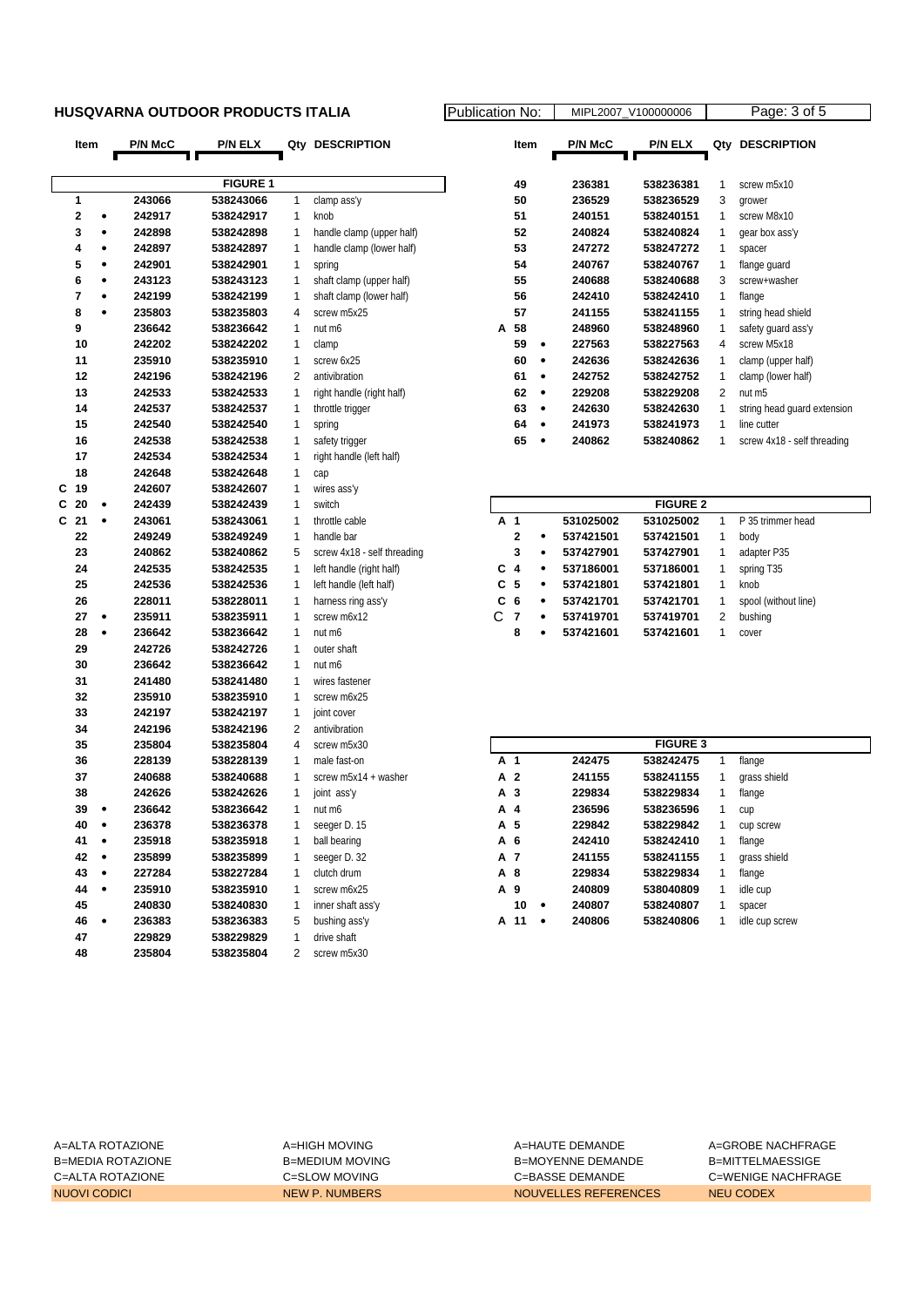HUSQVARNA OUTDOOR PRODUCTS ITALIA **Publication No: MIPL2007\_V100000006** Page: 4 of 5